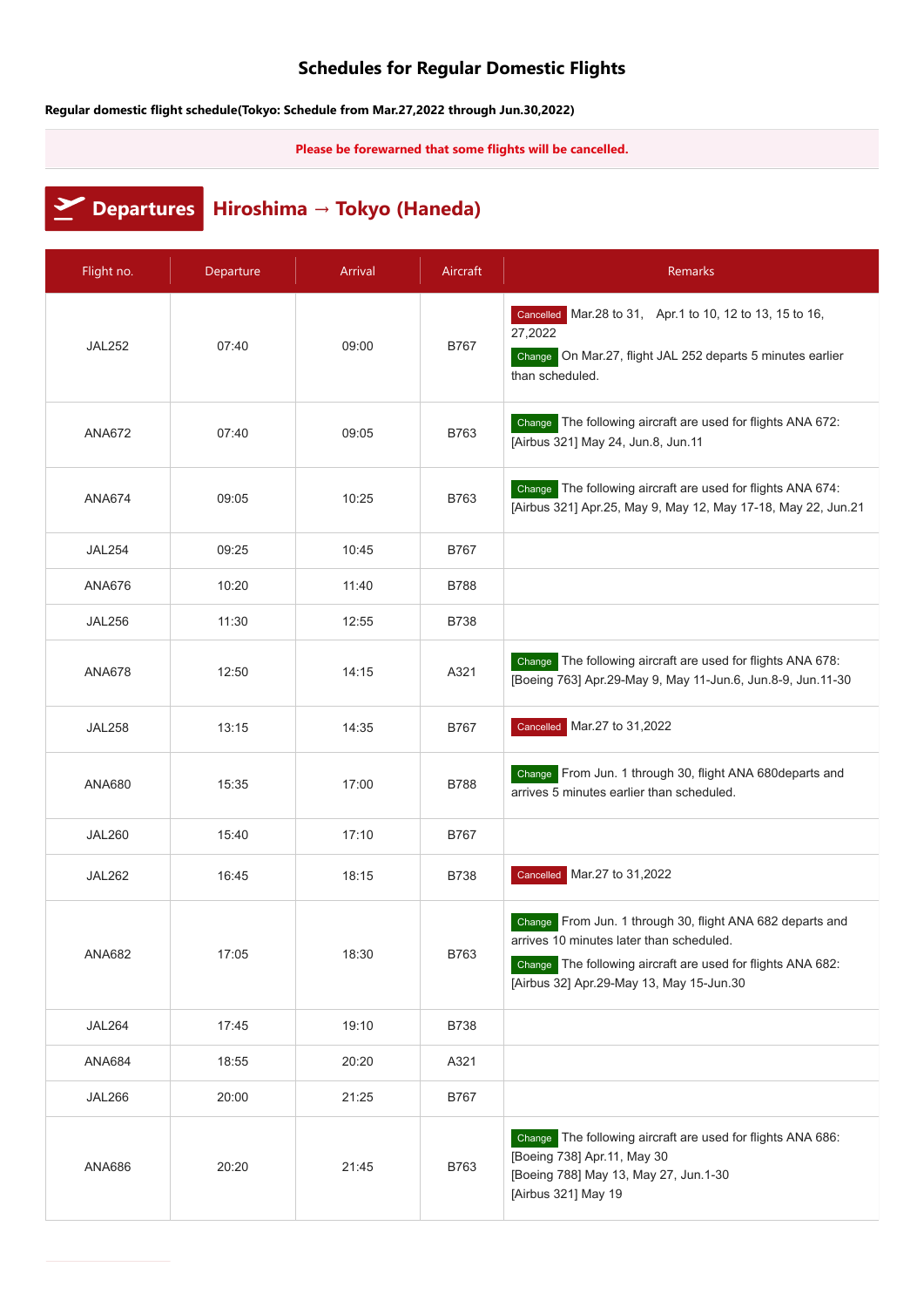## **Arrivals Tokyo (Haneda) → Hiroshima**

| Flight no.    | Departure | <b>Arrival</b> | Aircraft    | Remarks                                                                                                                                                                                                                                                 |
|---------------|-----------|----------------|-------------|---------------------------------------------------------------------------------------------------------------------------------------------------------------------------------------------------------------------------------------------------------|
| <b>ANA671</b> | 07:00     | 08:25          | B763        | Change The following aircraft are used for flights ANA 671:<br>[Airbus 321] Apr.25, May 9, May 12, May 17-18, May 22, Jun.21                                                                                                                            |
| <b>JAL253</b> | 07:10     | 08:35          | B767        | Cancelled Mar.28 to 31, Apr.1 to 10, 12 to 13, 15 to 16,<br>27,2022                                                                                                                                                                                     |
| ANA673        | 08:10     | 09:35          | <b>B788</b> |                                                                                                                                                                                                                                                         |
| <b>JAL255</b> | 08:30     | 09:55          | <b>B738</b> | Change From May 1 through 31, flights JAL 255 arrive 5<br>minutes earlier than scheduled.<br>Change From Jun.1 through 30, flights JAL 255 arrive 5 minutes<br>earlier than scheduled.                                                                  |
| <b>ANA675</b> | 09:25     | 10:50          | A321        |                                                                                                                                                                                                                                                         |
| <b>JAL257</b> | 09:25     | 10:50          | <b>B738</b> |                                                                                                                                                                                                                                                         |
| <b>ANA677</b> | 10:40     | 12:05          | A321        | The following aircraft are used for flights ANA 677:<br>Change<br>[Boeing 763] Apr.29-30, May 1-9, May 11-Jun.6, Jun.8-9, Jun.11-<br>30                                                                                                                 |
| <b>JAL259</b> | 11:10     | 12:35          | B767        | Cancelled Mar.27 to 31,2022                                                                                                                                                                                                                             |
| <b>ANA679</b> | 13:25     | 14:45          | <b>B788</b> |                                                                                                                                                                                                                                                         |
| <b>JAL261</b> | 13:30     | 14:55          | B767        |                                                                                                                                                                                                                                                         |
| <b>JAL263</b> | 14:40     | 16:05          | <b>B738</b> | Cancelled Mar.27 to 31,2022                                                                                                                                                                                                                             |
| <b>ANA681</b> | 14:55     | 16:20          | B763        | From Jun.1 through 30, flight ANA 682 departs and<br>Change<br>arrives 10 minutes later than scheduled.<br>Change The following aircraft are used for flights ANA 681:<br>[Airbus 321] Apr.29-May 13, May 15-Jun.30                                     |
| <b>JAL265</b> | 17:55     | 19:20          | <b>B767</b> |                                                                                                                                                                                                                                                         |
| ANA683        | 18:05     | 19:30          | B763        | Change The following aircraft are used for flights ANA 683:<br>[Boeing 738] Apr.11, May 30<br>[Boeing 788] May 13, May 27, Jun.1-30<br>[Airbus 321] May 19                                                                                              |
| <b>JAL267</b> | 19:50     | 21:20          | <b>B767</b> | From May 1 through 31, flight JAL 267 departs 5<br>Change<br>minutes earlier and arrives 10 minutes earlier than scheduled.<br>Change From Jun.1 through 30, flight JAL 267 departs 5<br>minutes earlier and arrives 10 minutes earlier than scheduled. |
| <b>ANA685</b> | 19:55     | 21:20          | B763        | Change The following aircraft are used for flights ANA 685:<br>[Airbus 321] May 23, Jun.7, Jun.10                                                                                                                                                       |